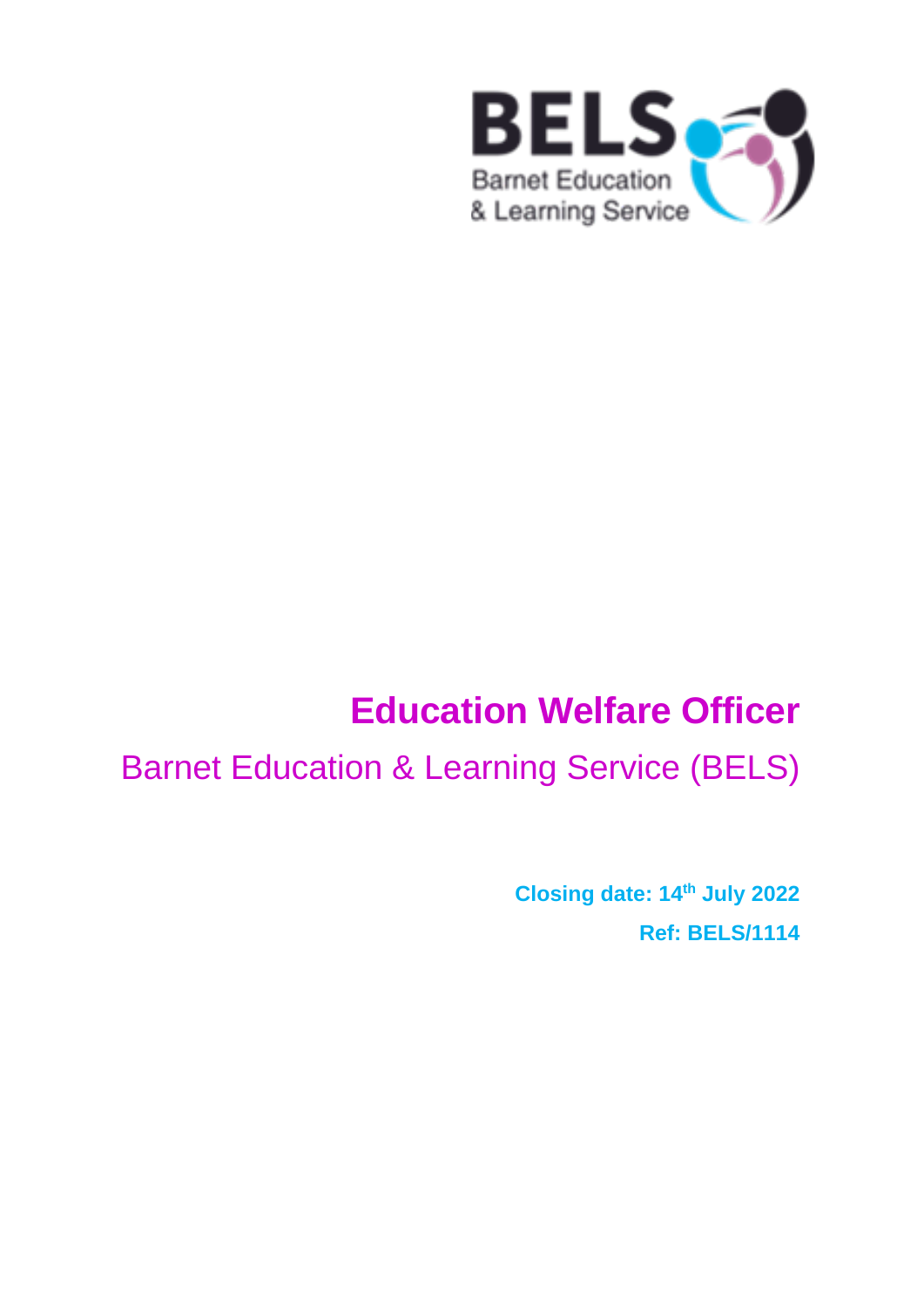

# **Contents**

- Page 3: Welcome to Barnet Education & Learning Service (BELS)
- Page 4: Letter to applicants
- Page 5: Advert
- Page 6: Job Description
- Page 8: Person Specification
- Page 10: How to apply

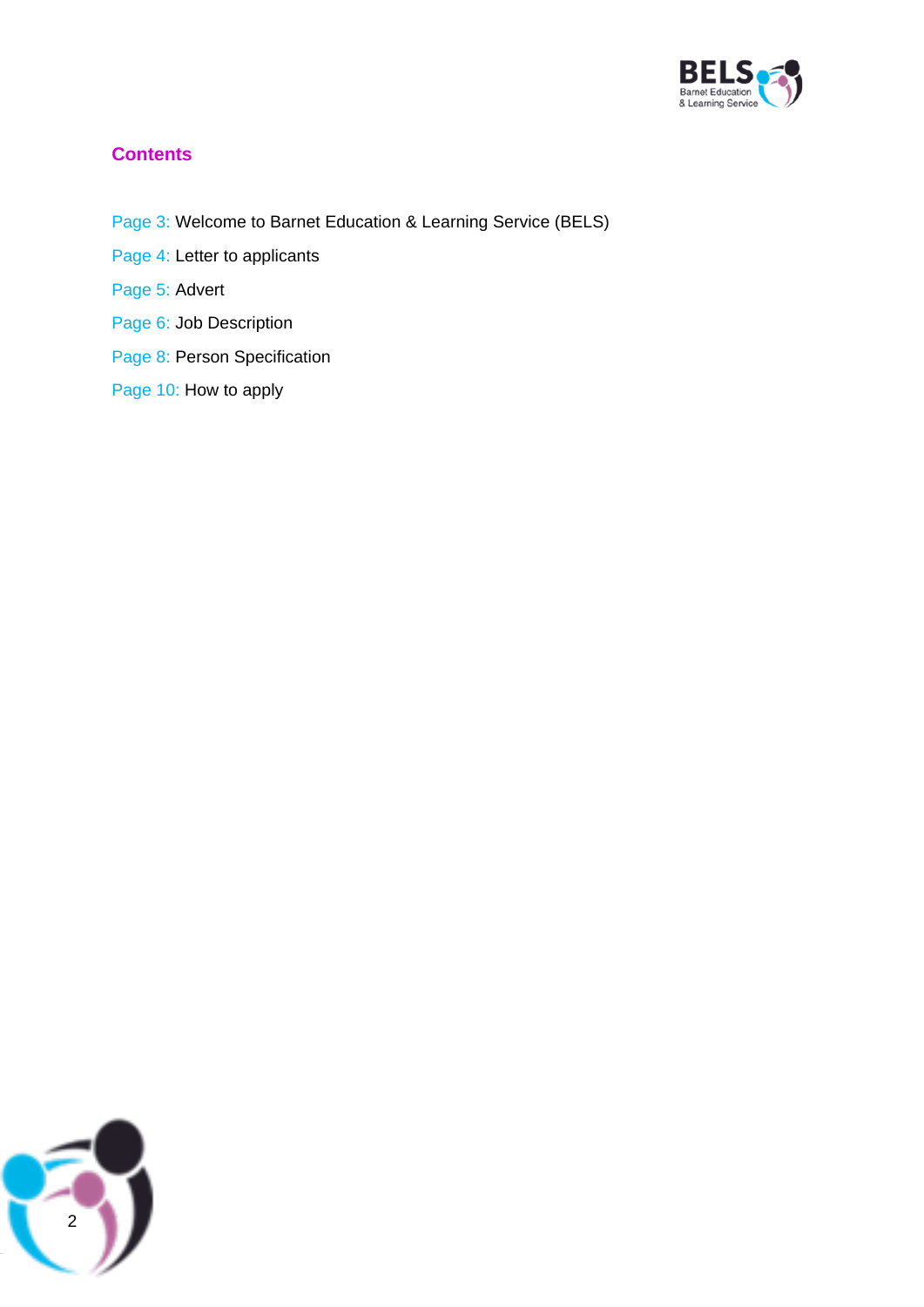

# **Welcome to Barnet Education & Learning Service (BELS)**

#### **Our Services**

https://www.bels.org.uk/

Barnet Education & Learning Service (BELS) is a local authority controlled company which is responsible for providing the Council's Education & Skills service to Barnet schools.



#### **Useful Terms and Conditions**

BELS is a private company of Barnet Council which has its own legal entity and terms and conditions which are different form Barnet's. Staff who join and want to contribute to a Pension Scheme will become members of AVIVA – the Pension provider for BELS. Staff can contribute 4.5% of their salary into the Scheme and BELS will match this. There is also an option of increasing contributions to 7% with BELS also contributing at this rate. Contributions higher this this will not be matched by BELS.

As BELS is not a Local Authority, the company does not come under the Modification Order and therefore does not recognise continuous service of employment form other Local Authorities/schools. Your continuous service will start on the date you join the organisation.

Your annual leave is based on the grade and years of continuous service. Upon their start, employees will be entitled to 26 days plus 8 Bank holidays per annum – pro-rated for part timers and this would increase with service.

It is a standard practice that prospective employees are offered the starting point of the pay scale and expect that staff would progress through the spine points on an annual basis. However, if there is a strong case to pay above the minimum of the scale, the Senior Management Team would consider the case.

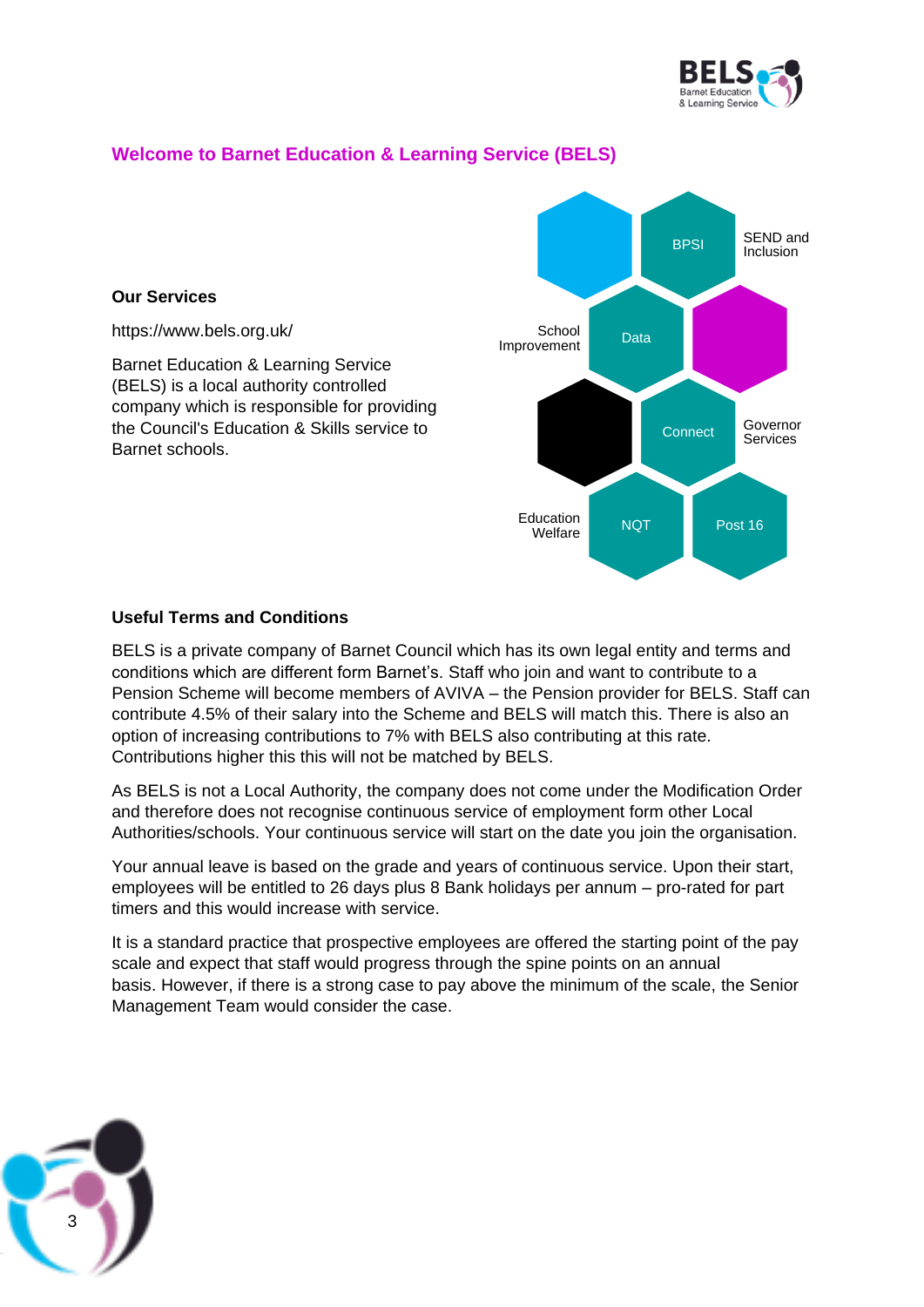

#### **Letter to applicants**

**June 2022**

Department: Education Welfare Team Contact Officer: Lauren Jefferson Telephone: 0208 359 3109

Dear Applicant,

#### **Post: Education Welfare Officer (Part-time 3 days – 21.6 hours- Term Time Only)**

Thank you for the interest you have shown in the above opportunity.

This Information Job Pack gives a full explanation of the job and working for Barnet Education and Learning Service (BELS), which I hope will encourage you to apply for the post.

To apply for this post, please visit [www.islington.gov.uk/jobs.](http://www.islington.gov.uk/jobs) If you need assistance, please email HR Team at [schoolsrecruitment@islington.gov.uk](mailto:schoolsrecruitment@islington.gov.uk) quoting job reference **BELS/1114.**

#### **The closing date for applications is 14 th July 2022.**

Interviews will be held on **22nd July 2022**

If you would like to discuss this position on an informal basis, please contact me on **0208 359 3109**

I look forward to receiving an application from you.

Yours faithfully

 $\angle$  hele

**Lauren Jefferson Education Welfare Team Manager** 

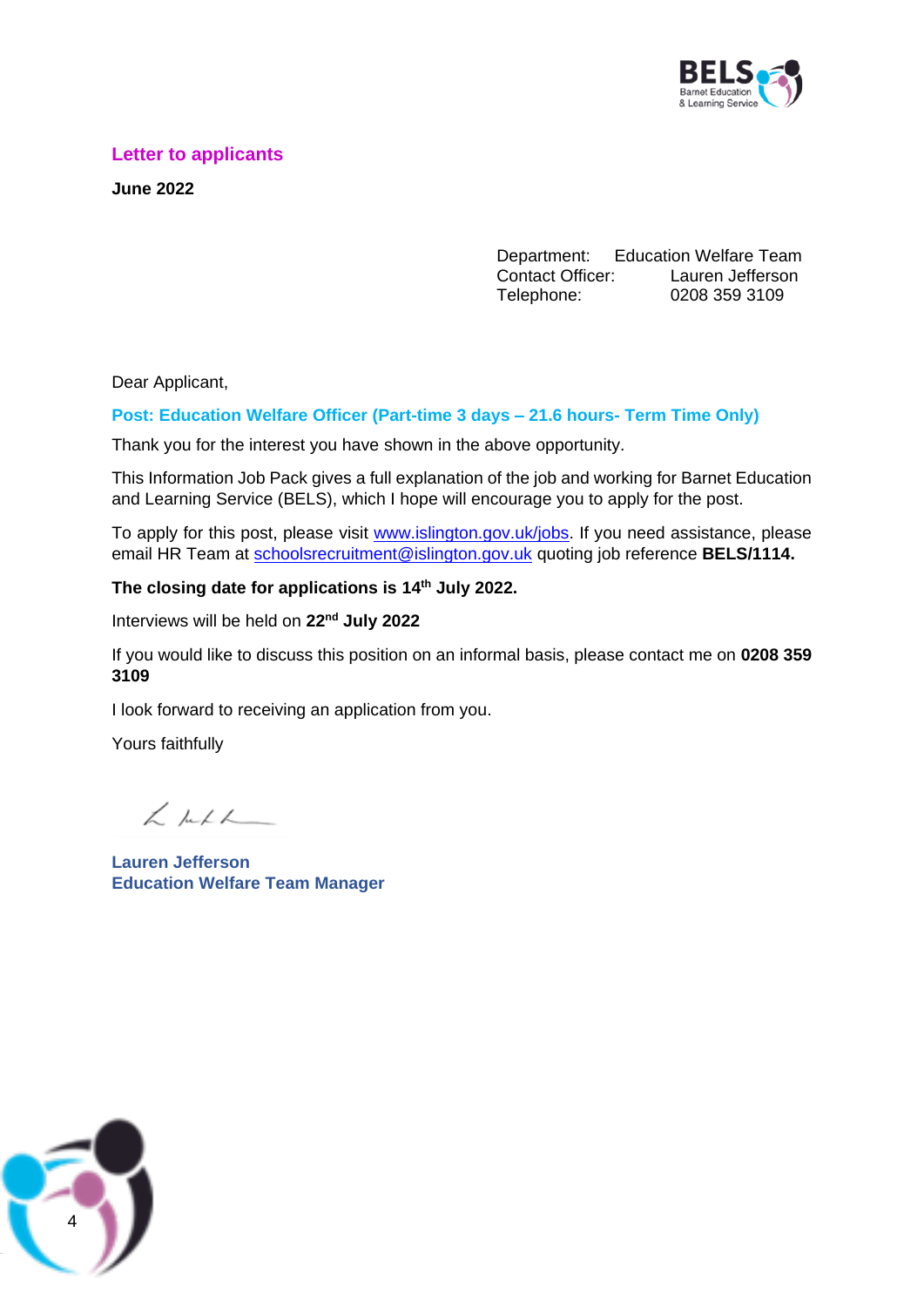

# **Advert**

#### **Job Title: Education Welfare Officer Contract Type: Part time (21.6 hrs)- Term Time Only Salary SCP: 24 – 28; £31,590 - £ 34,809 per annum pro-rata Actual Salary: £16,303 - £17,965 plus Essential Car User Allowance**

Barnet Education and Learning Service is a company wholly-owned by Barnet Council, delivering the Council's education services to schools, children and young people.

An exciting opportunity to work with schools and families to maximise school attendance for the benefit of children and their future success. You will provide a traded service to schools and be able to communicate effectively with parents and professionals to resolve issues affecting children's access to education.

You will be purposeful in identifying and resolving problems and providing challenge where necessary. You will be confident about pursuing legal sanctions and acting as a witness in the event of proceedings.

Previous experience of working with children, young people and their families is required, preferably, but not exclusively, within an educational setting. You will need to be enthusiastic, committed to the values of education and be able to organise your work efficiently and effectively. Full supervision and training will be provided.

This post carries an essential car user's allowance. You will therefore need to have a full, valid UK/European driving licence and daily use of a vehicle.

Barnet Education and Learning Service is flexible in recruitment for applicants that are either part-time or full time.

For an informal discussion about the post please contact **Lauren Jefferson, Education Welfare Team Manager, 020 8359 3109.**

Closing date for applications: Midnight – Thursday  $14<sup>th</sup>$  July 2022

*We value diversity.*

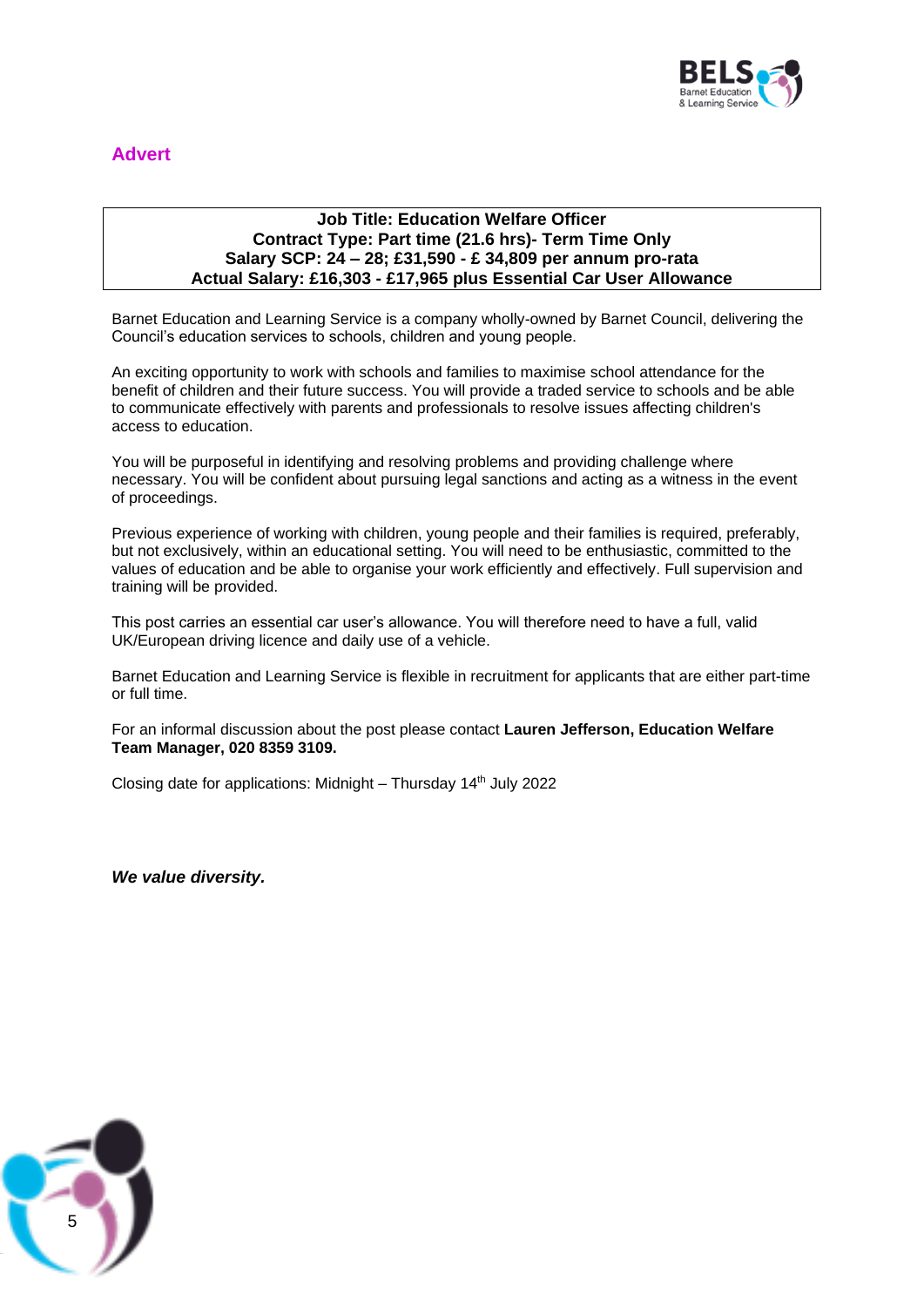

# **Job Description**

# **JOB DESCRIPTION**

| 1. | Service:          | <b>Barnet Education and Learning Service</b> |
|----|-------------------|----------------------------------------------|
|    | Location:         | <b>Colindale Offices</b>                     |
|    | <b>Job Title:</b> | <b>Education Welfare Officer</b>             |
|    | Grade:            | <b>SCP 24-28</b>                             |
|    | <b>Post No:</b>   |                                              |

#### **2.0 REPORTING ARRANGEMENTS**

2.1 Reports to the Senior Education Welfare Officer.

#### **3.0 CONTEXT AND PURPOSE OF JOB**

- 3.1 The essential purpose of the position is the promotion of good school attendance, supporting schools in dealing with for poor attendance according to the level of support purchased.
- 3.2 Managing the flow of work and frequency of visits in accordance with the schools' contract with us and responding to the requirements of individual schools and their needs.
- 3.3 Ensure that schools receive a dedicated service focused on their needs such that feedback is positive

#### **4.0 PRINCIPAL ACCOUNTABILITIES**

#### **4.1 WORK WITH SCHOOLS**

- 4.1.1 Advise the schools on strategies to promote the regular and punctual attendance of all pupils and assist with implementation of those strategies.
- 4.1.2 Advise the school on systems, which monitor attendance and punctuality and assist with the maintenance of such systems.
- 4.1.3 Identify groups of pupils who may benefit from early intervention and deliver appropriate sessions of work.
- 4.1.4 Undertake casework with families to challenge and support them.



#### **4.2 WORK WITH FAMILIES**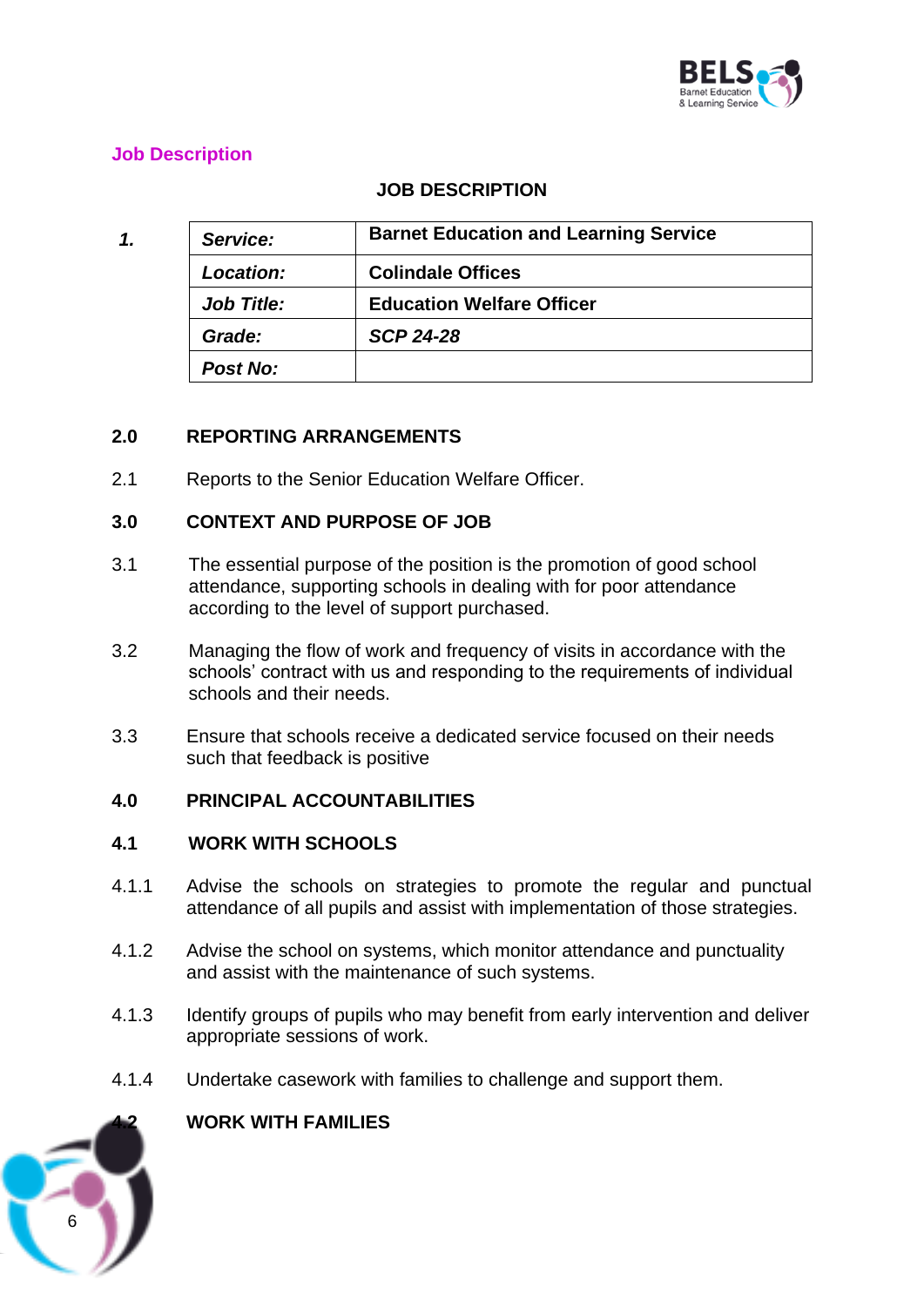

- 4.2.1 Assess the circumstances leading to poor school attendance.
- 4.2.2 Guide and challenge parents in a timely manner.
- 4.2.3 Plan action with the child, family and school, involving specialist agencies if necessary, aimed at re-establishing regular attendance.
- 4.2.4 Support the child and family in reviewing strategies within the home that can re-establish school attendance.

# **4.3 WORK WITH MULTI-AGENCY SAFEGUARDING HUB (MASH)**

4.3.1 Provide education advice and support to the MASH, the borough's central point for processing safeguarding concerns.

#### **5.0 WORK WITH OTHER SERVICES AND AGENCIES, INCLUDING CHILD PROTECTION WORK ON BEHALF OF SCHOOLS**.

- 5. 1 Attend and contribute to multi-agency meetings and child protection case conferences when appropriate.
- 5.2 Be familiar with child protection procedures and give advice to head teachers and school staff.
- 5.3 Liaise with the Specialist Education Welfare Officers for Looked After Children and Children Missing from Education.
- 5.4 Work together with Social Workers and staff from health and other agencies to provide a service to families with children experiencing difficulties with their attendance at school.

#### **6.0 WRITTEN AND ADMINISTRATIVE WORK**

- 6.1 Keep accurate and confidential files.
- 6.2 Undertake correspondence.
- 6.3 Prepare detailed reports for the Magistrates' and Family Courts and for other purposes, by making use of available systems.

#### **7.0 LEGAL FRAMEWORK**

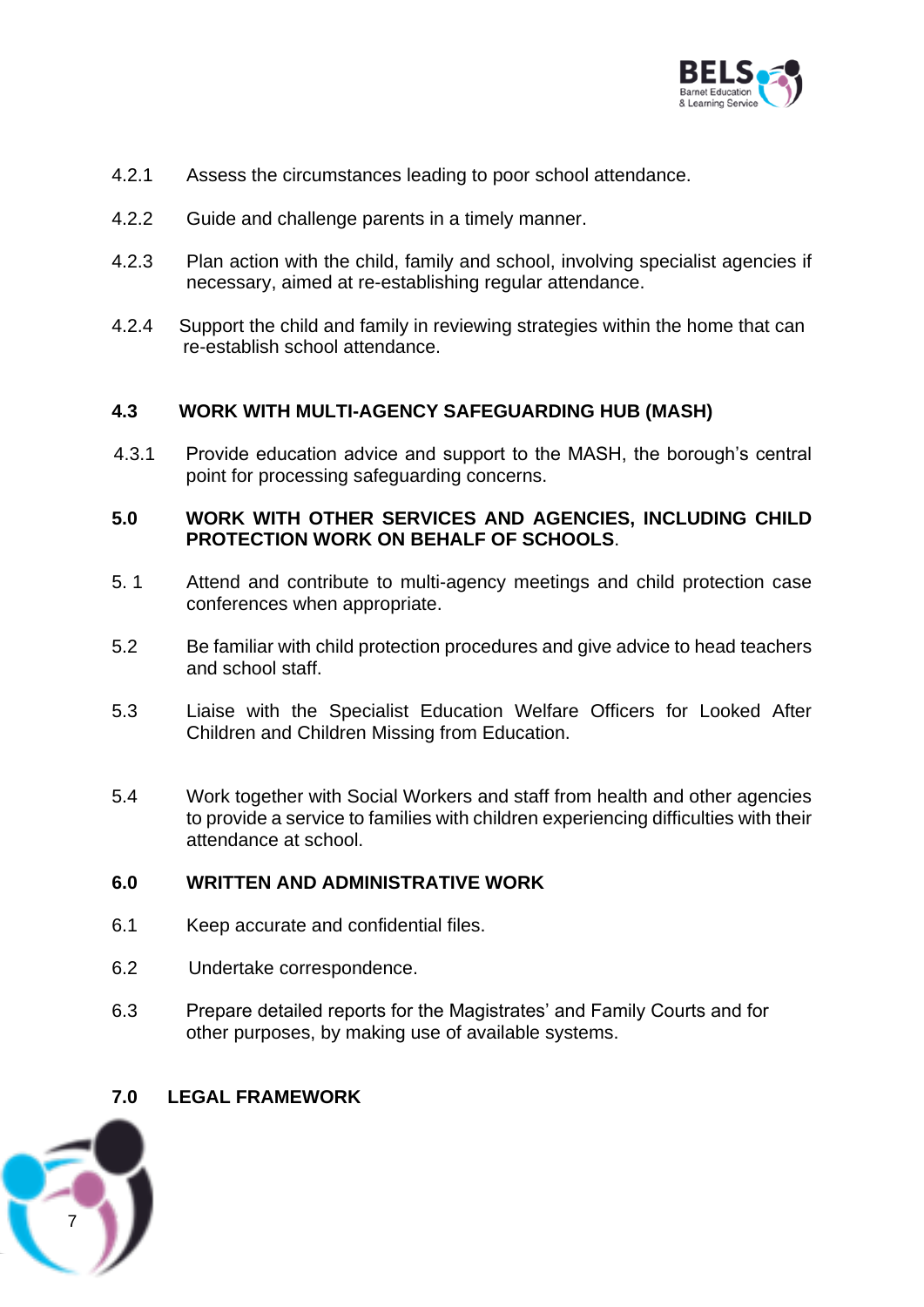

- 7.1 With support from the Courts' Officer, provide evidence for legal proceedings under the Education Act 1996 against parents to fail to ensure their children's regular attendance at school.
- 7.2 Provide reports so that the Local Authority can apply to the Family Proceedings Court under the Children Act 1989 for Education Supervision Orders in respect of children who are failing to attend school regularly

#### **8.0 SUPERVISION, TRAINING AND DEVELOPMENT**

- 8.1 Prepare for and take part in regular supervision sessions with a senior colleague to ensure effective performance management, as incorporated in the Education Welfare Team Plan.
- 8.2 Attend Whole Service Meetings for the purposes of monitoring, evaluating, and disseminating good practice.
- 8.3 Take part in identified training days.

#### **9.0 PROMOTION OF CORPORATE VALUES**

- 9.1 Ensure standards of customer care are met in accordance with the Council's Statement of Values. Be aware of the Corporate Plan and how it affects the section.
- 9.2 Ensure that a high level of confidentiality is maintained in all aspects of work.

#### **10.0 FLEXIBILITY**

10.1 In order to deliver services effectively, a degree of flexibility is needed, and the post holder may be required to perform work not specifically referred to above. Such duties, however, will fall within the scope of the post, at the appropriate grade.

# **11.0 OPERATIONAL REQUIREMENTS**

11.1 There is an expectation that all staff in the Education Welfare Team will be available for work during school term times. Apart from occasional days, with the agreement of the Education Welfare Team Manager, the Education Welfare Officer will be expected to take Annual Leave during school holiday times.

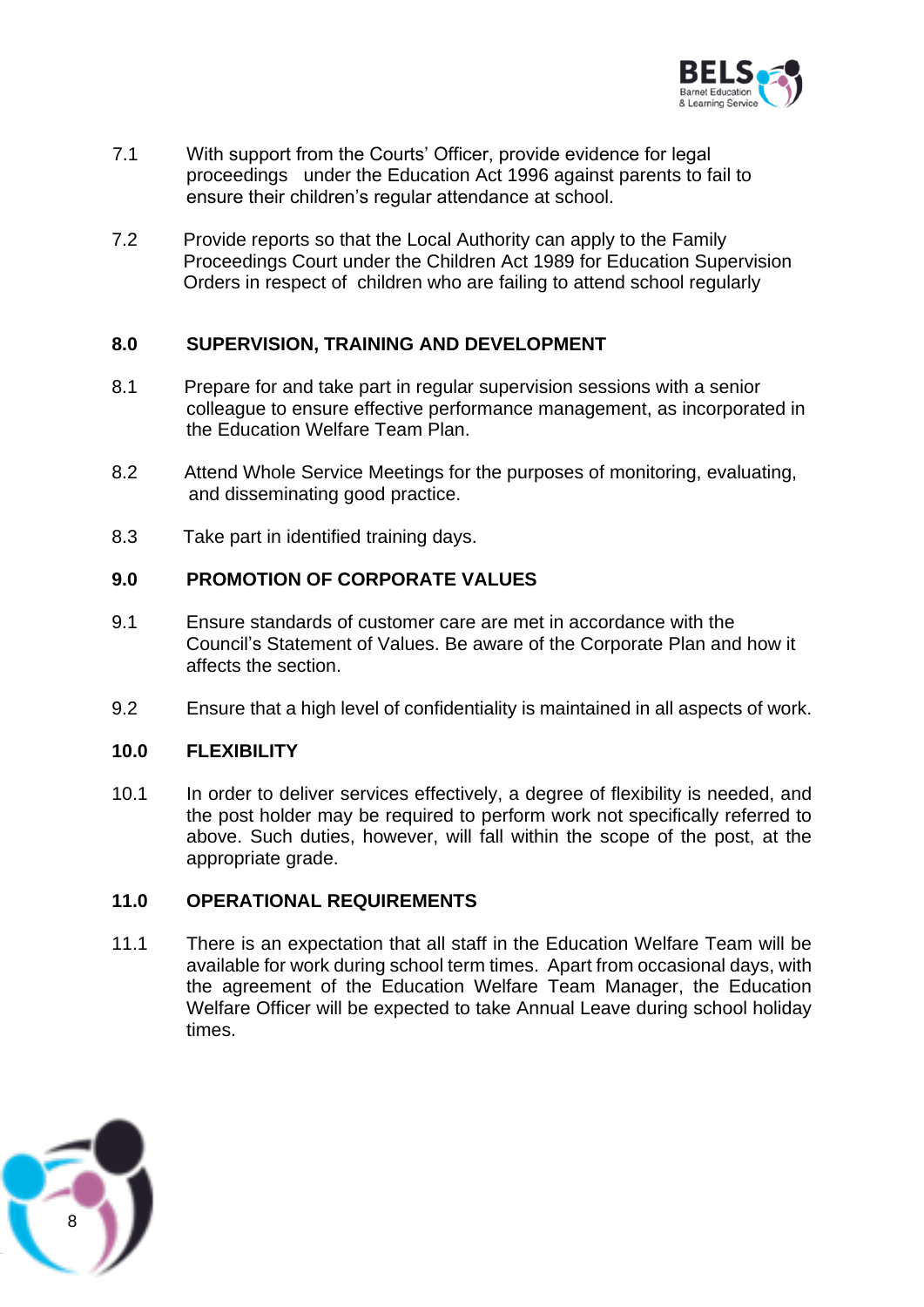

# **Person Specification**

 $\overline{9}$ 

# **PERSON SPECIFICATION**

| <b>Service:</b>    | <b>Barnet Education and Learning Service</b> |  |
|--------------------|----------------------------------------------|--|
| Location:          | <b>Colindale Offices</b>                     |  |
| <b>Job Title:</b>  | <b>Education Welfare Officer</b>             |  |
| Grade:             | <b>SCP 24-28</b>                             |  |
| <b>Reports to:</b> | <b>Senior Education Welfare Officer</b>      |  |

| <b>Post Requirements</b>                        | <b>Essential/</b><br><b>Desirable</b> | <b>Criteria</b>                                                                                                                                                                                                                | <b>Assessed</b><br>from: |
|-------------------------------------------------|---------------------------------------|--------------------------------------------------------------------------------------------------------------------------------------------------------------------------------------------------------------------------------|--------------------------|
| <b>Experience</b><br>relevant<br><b>To post</b> | E.<br>E<br>D                          | Experience of working with young people<br>Experience and understanding of the<br>education system<br>Experience and understanding of local<br>government and other public services as<br>they relate to children and families | A/I<br>A/I<br>A/I        |
|                                                 | E                                     | Good interpersonal, oral communication<br>skills.                                                                                                                                                                              | A/I                      |
|                                                 | E                                     | Interviewing, assessment and negotiation<br>skills.                                                                                                                                                                            | A/I                      |
|                                                 | Е                                     | Able to demonstrate problem solving skills                                                                                                                                                                                     | A/I                      |
|                                                 | E                                     | Understand the problems experienced by<br>young children, especially those in crisis                                                                                                                                           | A/I                      |
|                                                 | Ε                                     | Able to work alone under own initiative                                                                                                                                                                                        | A/I                      |
| <b>Competencies</b>                             | E                                     | Able to work as a team member                                                                                                                                                                                                  | A/I                      |
| and<br><b>Special</b>                           | E                                     | Able to demonstrate a commitment to multi-<br>partnership work                                                                                                                                                                 | A/I                      |
| aptitudes                                       | E                                     | Able to deal with stressful situations in a<br>physically and emotionally demanding job                                                                                                                                        | A/I                      |
|                                                 | Е<br>E                                | Able to organise workload and appointments<br>A high standard of literacy with the ability to                                                                                                                                  | A/I                      |
|                                                 |                                       | produce clear concise written reports and<br>convey information accurately                                                                                                                                                     | A/I                      |
|                                                 | E                                     | Good administrative and record-keeping<br>skills                                                                                                                                                                               | A/I                      |
|                                                 | E                                     | Good standard of computer and word<br>processing skills.                                                                                                                                                                       | A/I                      |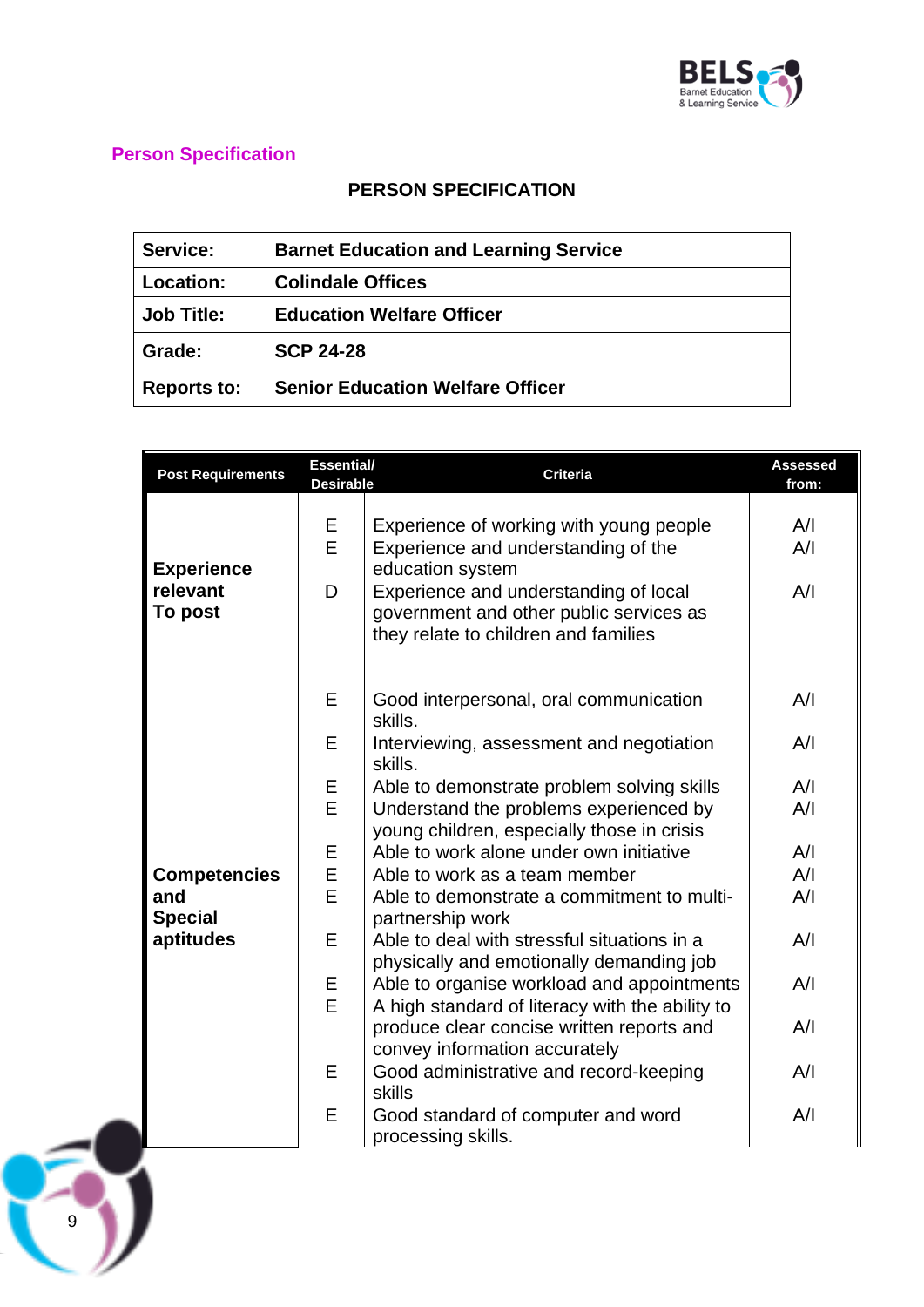

| <b>Post Requirements</b>                                              | <b>Essential/</b><br><b>Desirable</b>                          | <b>Criteria</b>                                                                                                                                                                                                                       | <b>Assessed</b><br>from:                                                          |
|-----------------------------------------------------------------------|----------------------------------------------------------------|---------------------------------------------------------------------------------------------------------------------------------------------------------------------------------------------------------------------------------------|-----------------------------------------------------------------------------------|
| <b>Knowledge</b><br>relevant to<br>job                                | Е<br>Ε<br>E                                                    | Demonstrate an understanding of the<br>need to work within a statutory<br>framework<br>Prepared to appear in Court and able to<br>command the confidence of the court<br>Able to be based at designated schools<br>within the borough | A/I<br>A/I<br>A/I                                                                 |
| <b>Education</b>                                                      | D<br>D                                                         | <b>Higher Education</b><br>Relevant professional qualification                                                                                                                                                                        | A<br>A                                                                            |
| <b>Training</b>                                                       | E                                                              | Able to accept and understand the need<br>for training and supervision                                                                                                                                                                | A/I                                                                               |
| <b>Special job</b><br>requirements                                    | Е<br>E                                                         | Able to undertake occasional evening<br>work after consultation with the<br><b>Education Welfare Team Manager</b><br>Possession of a full, clean driving licence<br>and access to daily use of a vehicle                              | A/I<br>A/I<br>A/I                                                                 |
| <b>Commitment</b><br>to council's<br><b>Aims and</b><br><b>Values</b> | Е                                                              | Demonstrate an understanding of and<br>commitment to equal opportunities, anti-<br>discriminatory practice and the need to<br>work non-judgmentally.                                                                                  | A/I                                                                               |
|                                                                       | Key:<br>$E =$<br><b>Essential</b><br>$D =$<br><b>Desirable</b> |                                                                                                                                                                                                                                       | Key:<br>$A=$<br>Application<br>Form<br>$\vert \vert =$<br>Interview<br>$T = Test$ |